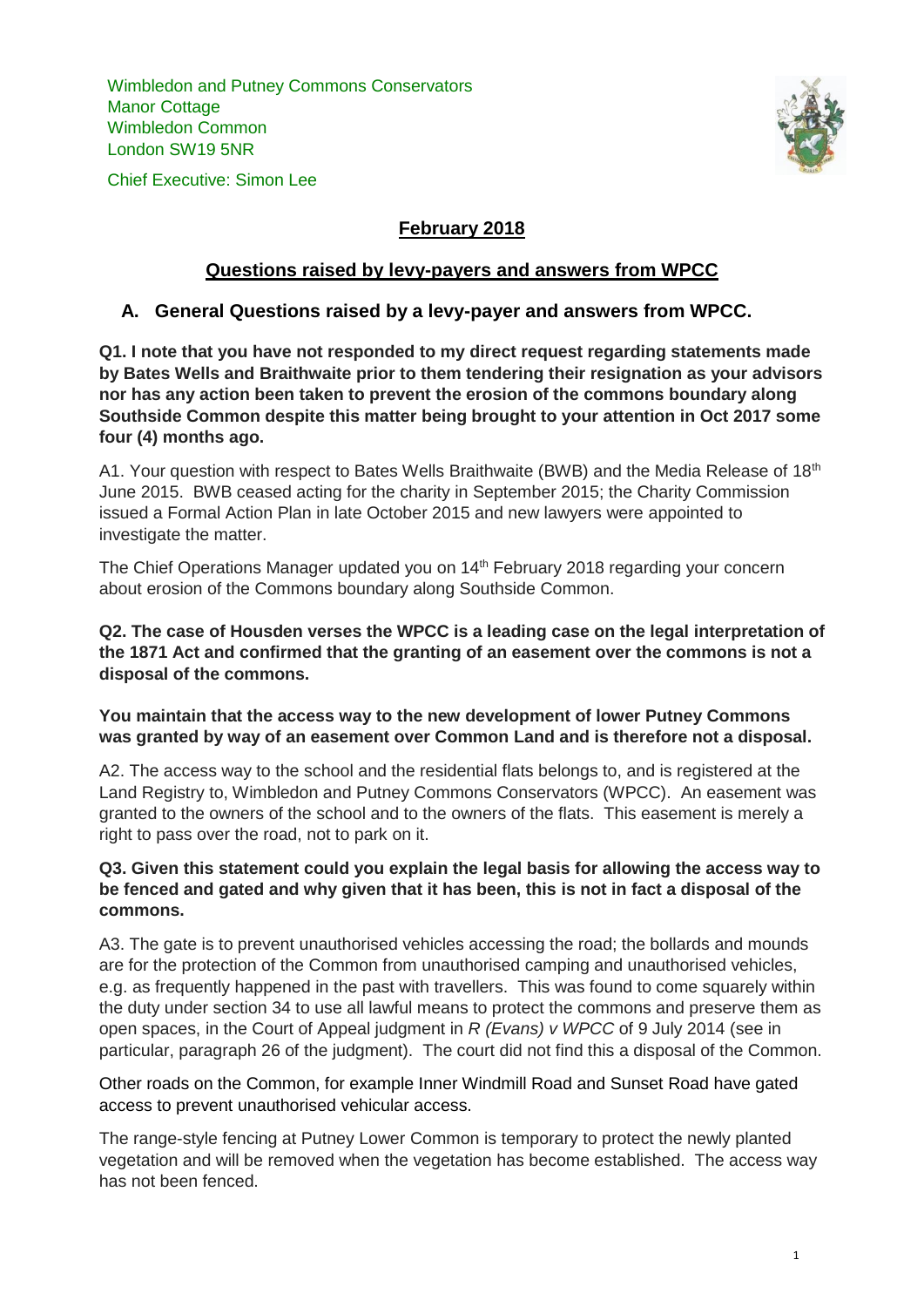#### **Q4. Could you direct me to the provisions of the Act that permit parcels of the defined common land being permitted to be disposed of in consideration for other land.**

A4. There is nothing in the 1871 Act that permits parcels of defined common land to be disposed of in consideration for other land, nor have the Conservators ever done this.

### **Q5. Would you state which part of the Information Commissioners Office (ICO) statement of 24 October 2017 regarding their dealings with WPCC you disagree with or consider not to be fact and why you failed to appeal the decision if you consider it ill founded in law.**

A5. Initially, the Interim Manager (IM) and the charity's lawyers advised that the instructions to Daniel Watney to provide a retrospective valuation report (RVR) and the RVR itself should not find their way into the public domain while they formed part of the IM's appointment. Once the IM had submitted his draft report to the Commission in early October, the IM had no objection to the instructions and RVR being released into the public domain. The Board having received the ICO's statement of 24<sup>th</sup> October 2017 complied with its requirements.

## **Q6. Please state the market value that the WPCC ultimately confirmed to the ICO under the freedom of information Act and how this compares to the actual value received for that which you maintain was the granting of an easement and not a disposal of the commons**

A6. WPCC issued a media statement in November 2017 see attached link:

### [https://www.wpcc.org.uk/downloads/publications/media-release-rvr-and-instructions-to-prepare](https://www.wpcc.org.uk/downloads/publications/media-release-rvr-and-instructions-to-prepare-an-rvr.pdf)[an-rvr.pdf](https://www.wpcc.org.uk/downloads/publications/media-release-rvr-and-instructions-to-prepare-an-rvr.pdf)

Investigation of this matter is in the hands of the IM appointed by the Charity Commission under its Statutory Inquiry.

Also provided is a link to the latest Charity Commission statement of  $22^{nd}$  December:

[https://www.gov.uk/government/news/update-on-wimbledon-putney-commons-conservators](https://www.gov.uk/government/news/update-on-wimbledon-putney-commons-conservators-inquiry)[inquiry](https://www.gov.uk/government/news/update-on-wimbledon-putney-commons-conservators-inquiry)

## **Q7. In respect of the use of the commons as a private car park for the Wimbledon Golf club please state the provision of the 1871 Act which permit such a transaction.**

A7. The car park for the Royal Wimbledon Golf Club (RWGC) is a private arrangement set up many years ago whereby the land on which RWGC originally had a car park was leased to WPCC on which to build a Maintenance Centre in consideration for which the RWGC could use land adjacent the RWGC as their car park on annual licences. Thus WPCC could give the RWGC one year's notice of termination, but WPCC would have to dismantle the Maintenance Centre and move off the RWGC land. You will appreciate that the 1871 Act prevented WPCC from building a Maintenance Centre for their equipment on the Commons. In 2005 Leading Counsel settled a revised form of the Agreement and was of the opinion that no court would overturn an arrangement so favourable to WPCC. For the avoidance of doubt, the restrictions of use of this car park are limited to vehicular access only and that pedestrian access is not restricted.

**Q8. Next in relation the rejection of the claim that the charity has "lost " 6 million pounds would you please state why the conservators granted the tenant of Mill house a lease that facilitated his purchase of the freehold under the law . Would you also please state why at completion of the sale the property was flipped to a BVI company for more than double the price it had just been sold for by the conservators.**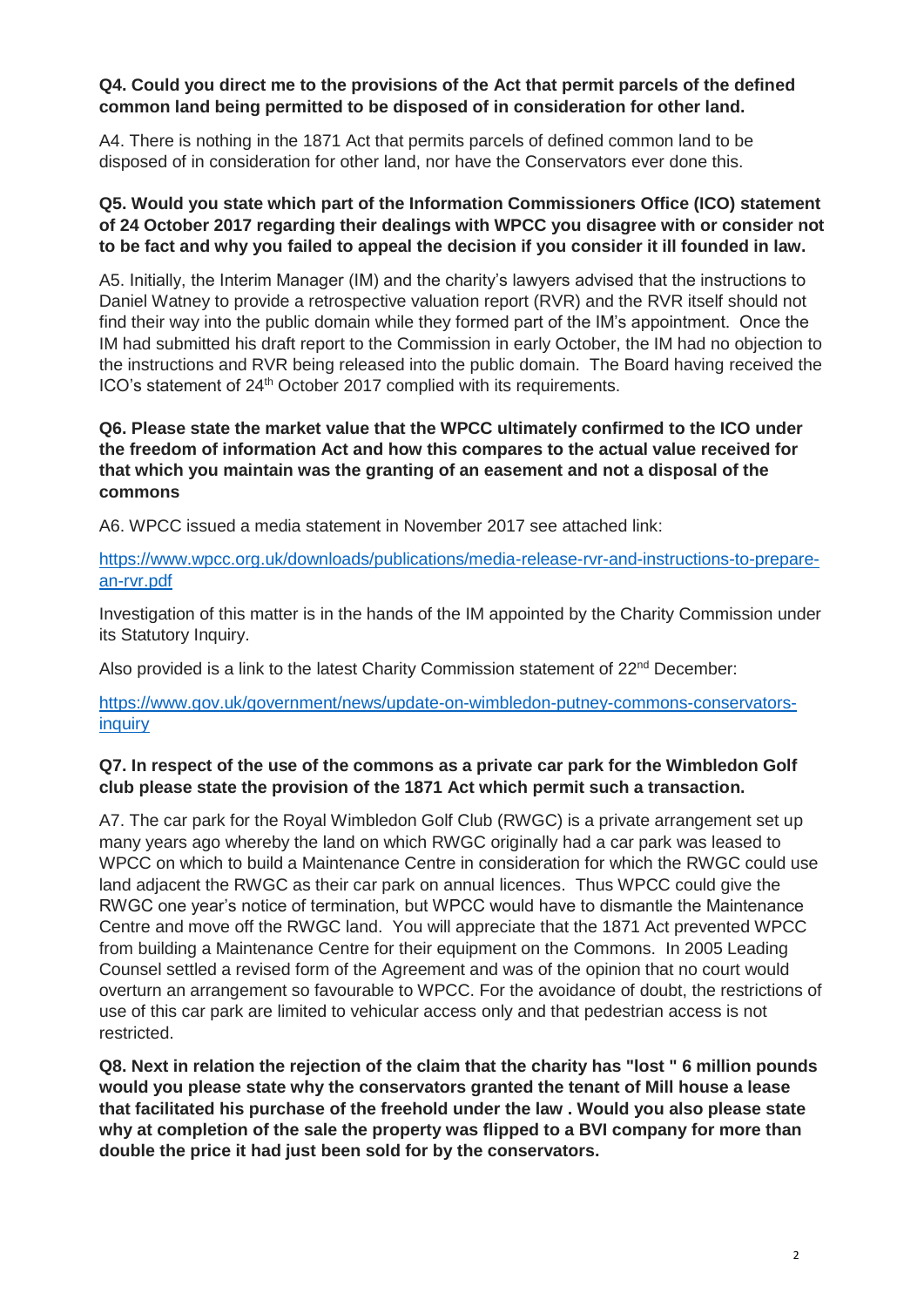A8. In March 1934, WPCC agreed that the then tenant of "The Mill House" was entitled to extend his lease in March 1939 to March 1960. In 1936, the tenant spent considerable sums on rebuilding the house and persuaded WPCC to extend the lease for a further 11 years; a 34-year lease was granted in 1937, until 1971. Under the Leasehold Reform Act 1967, since the Mill House lease was over 21 years (a "long' lease) the lessee was entitled to a 50-year extension of the lease, or to acquire the freehold. A 50-year extension of the lease was granted. Once the lease had been extended, the 1967 Act provided that it was no longer possible to acquire the freehold. Under the Commonhold and Leasehold Reform Act 2002, Section 16 of the 1967 Act was repealed, whereby the tenant was entitled to purchase the freehold. WPCC challenged this at Kingston County Court, but the Court held it was bound by the House of Lords decision in *ex part O'Byrne* of 14 November 2002 and the tenant was entitled to enfranchisement. The tenant gave the prescribed notice on 14 December 2003 that he wished to acquire the freehold of Mill House and this became the valuation date for enfranchisement. The tenant was entitled to deduct a £1M for improvements/extensions carried out at his expense (less 25% for potential for improvements under *Fattal)* and possibly a further 25% under the Landlord and Tenant Act 1954 - "holding over". After a Land Valuation Tribunal hearing and a subsequent opinion by Jeremy Brock QC, WPCC finally agreed an enfranchisement valuation (as of 14 December 2003) of £2.5M and completion was arranged for 1 August 2006. The purchaser then put Mill House on the market.

## **B. Question raised by a levy-payer in connection with WPCC Media Statement 14th February 2018 and answer from WPCC.**

*Q1. MEETING WITH CHARITY COMMISSION: On behalf of the Board, the Chairman met with officers of the Charity Commission in December 2017. The Interim Manager is undertaking further valuation investigation. The aim of the Commission is for the charity to be able to operate effectively without the distraction of an ongoing dispute over the valuation. The Commission confirmed that the scope of the Statutory Inquiry is not wider than the valuation matter.* (WPCC Media Statement 14<sup>th</sup> February 2018)

**I thought it was worthwhile checking with the Charity Commission your statement that the "The Commission confirmed that the scope of the Statutory Inquiry is not wider than the valuation matter."**

**I have received the following reply from**  $\blacksquare$  **<b>today:** 

**Dear Evans** 

**Thank you for your email.**

**I have attached links to the two public statements that the Commission has put out concerning the Inquiry which refer to its scope.**

**[https://www.gov.uk/government/news/new-charity-investigation-wimbledon-and-putney](https://www.gov.uk/government/news/new-charity-investigation-wimbledon-and-putney-commons-conservators)[commons-conservators](https://www.gov.uk/government/news/new-charity-investigation-wimbledon-and-putney-commons-conservators)**

**[https://www.gov.uk/government/news/update-on-wimbledon-putney-commons](https://www.gov.uk/government/news/update-on-wimbledon-putney-commons-conservators-inquiry)[conservators-inquiry](https://www.gov.uk/government/news/update-on-wimbledon-putney-commons-conservators-inquiry)**

**Yours sincerely**

**Investigations Monitoring & Enforcement**

**Even a cursory study of these two statements make clear that your February update is incorrect and misleading. Please ensure that it is corrected without delay, and confirm that you have done so."**